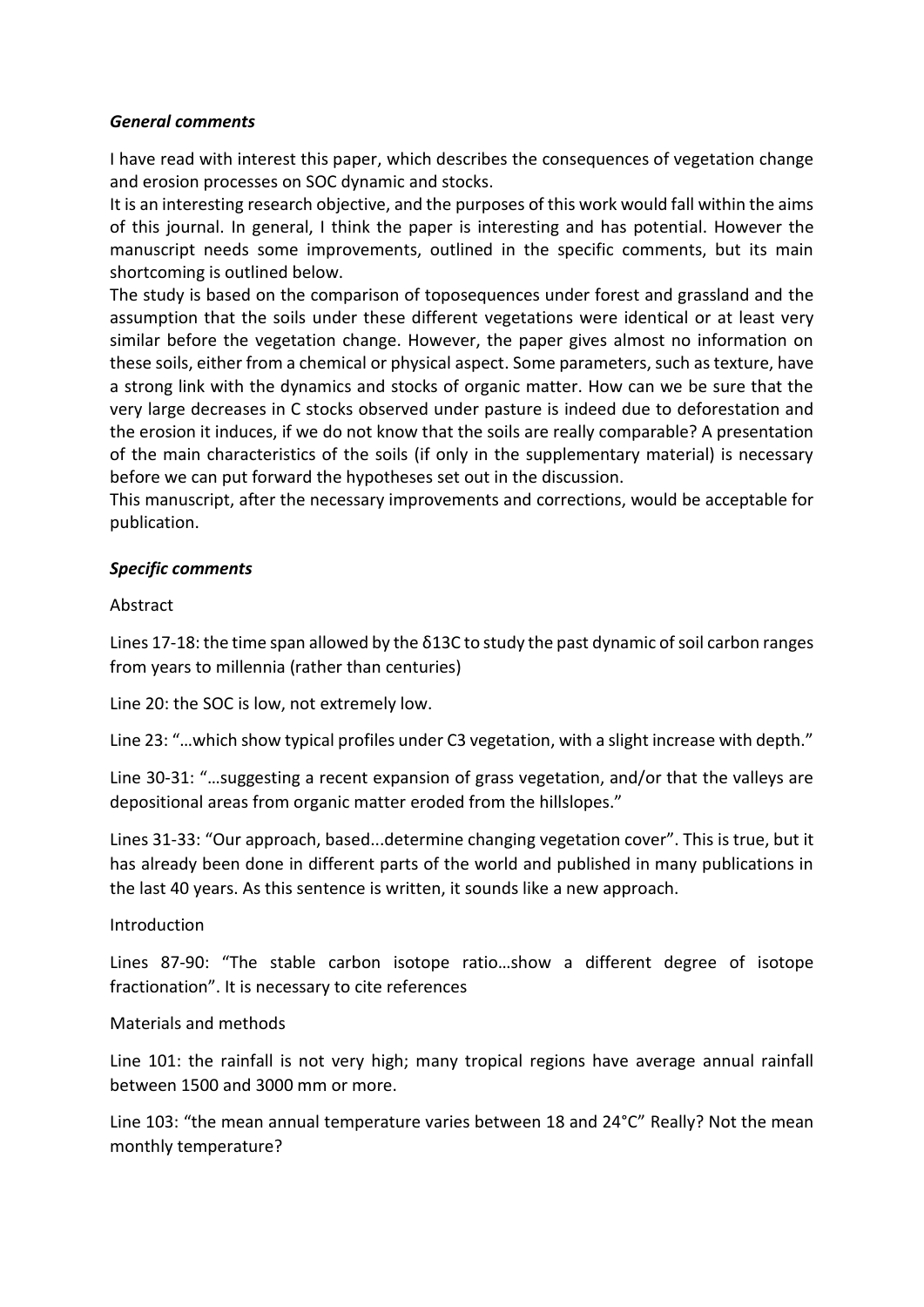Line 118-120 AND Figure S3: the length and the gradient of the hillslopes are different under forest and grassland. Could this have an effect on erosion processes?

Line 123-126: Why is there such a large distance (about 60 km) between the soil profiles under the forest and those under the grassland? Were there no adequate situations for the grassland soils closer to the forest?

Important information about the soils is missing, which could be in the supplementary material: are the soils under forest and under grassland really similar, in chemical and physical terms. One of the objectives of the paper is to assess the effect of vegetation change on carbon stocks. Several soil parameters, such as texture, can influence organic matter stocks, so it is important to know whether the soils are similar.

# Results

Line 207-208: The description of the C profiles is too brief and even wrong! For example, for the F1UM profile the SOC content varies from 60 to 200 cm, between 0.3 and 0.9 %, not 0.1 and 0.2 %.

Line 210-211: The description of the δ 13C profiles is too brief.

Line 218-219: It would be better to say that in the first few decimeters, these two profiles have lower SOC values than the other profiles.

Line 236: The sentence "However, the cumulative…on the GLP hillslope" is unnecessary.

Figure 3c: THIS IS NOT THE GOOD ONE!

**Discussion** 

Lines 253-277: All these explanations of the evolution of δ 13C values under C3 forest vegetation are excessively long. Since the end of the 80's, many articles have detailed this. This does not provide decisive information to answer the objectives of the paper.

Lines 293-295: I do not agree, in the topsoil (what depth exactly?), the C3 contribution is much lower than 70%! See the figure 6.

Lines 297: for GLP-V the δ13C value **increases** between the surface and 50 cm.

Lines 356-358: repetition of the lines 348-350

Line 380: "…, while the outputs include CO2,…" or "…, while the outputs include CO2 **emissions**,…"?

Line 397-398: It is not true that all the studies cited found strong differences in SOC stocks between savannah and forest situations. Moreover, the stocks are not calculated and commented on.